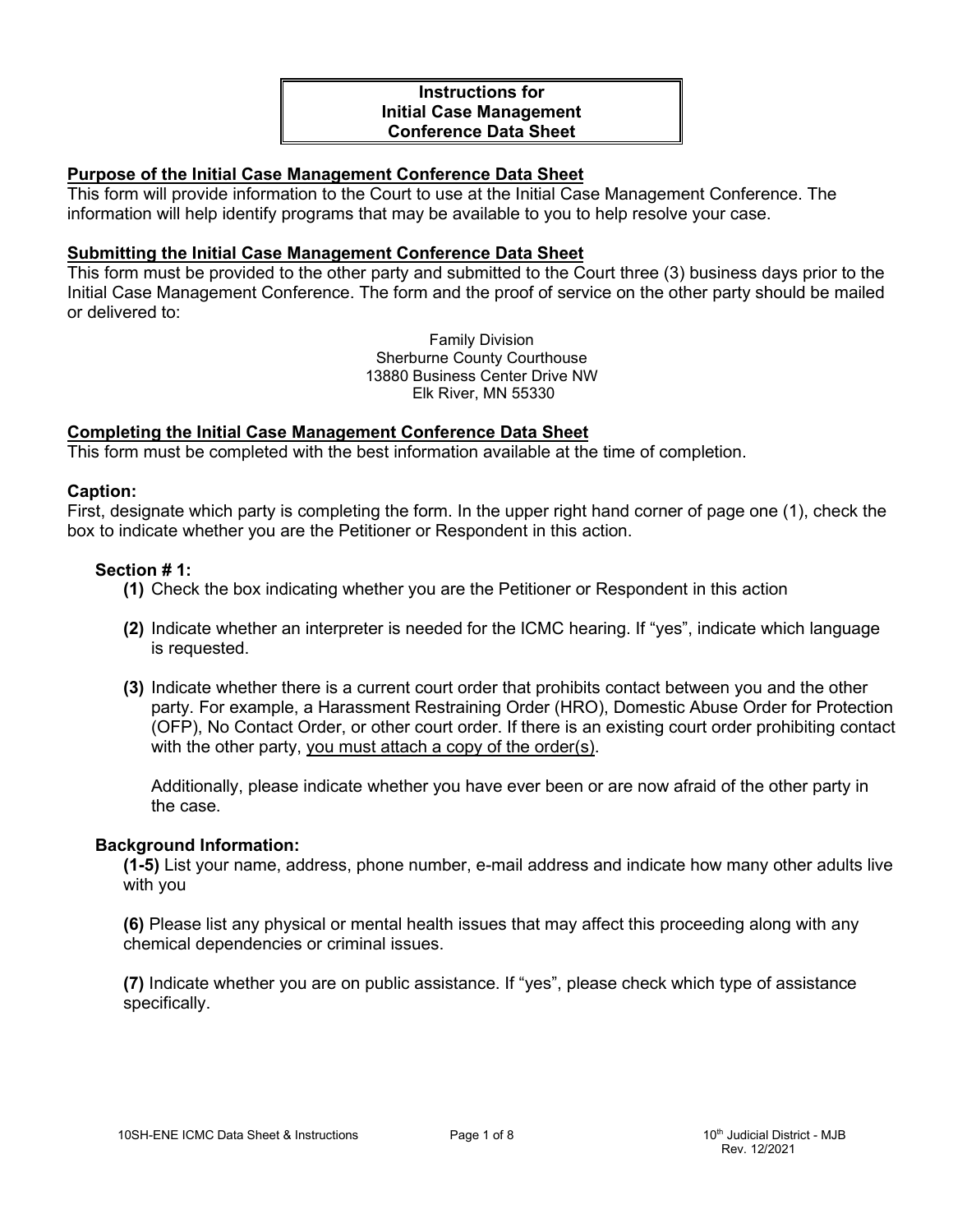# **Information Regarding Children:**

- **(1)** List the joint children of the Petitioner and Respondent in *this* case. A joint child means the dependent child of both parents in the proceeding. (Joint child(ren) does not include the child(ren) of either party's other relationships, such as stepchild(ren) or other relatives living with you). List the name of each child, the child(ren)'s birth date and the child(ren)'s age.
- **(2)** List any special needs of the joint children, including any physical or mental disabilities that require special care or additional expenses because of the special needs.
- **(3)** List the *other* child(ren) not of the relationship between Petitioner and Respondent who reside with you by indicating their name, birth date and age.
- **(4)** List the details of any past or current child protection cases involving the joint children.
- **(5)** List the details, if applicable, of any child support cases involving the joint children of this case.
- **(6)** Indicate whether there is an agreement between you and the other parent regarding legal custody of the children. Joint legal custody means that both parents have a say about major decisions in the children's upbringing, such as schooling, religious training, and elective (non-emergency) medical care. Legal custody does not have anything to do with where the children live.
- **(7)** Indicate whether there is an agreement between you and the other parent regarding physical custody of the children. If a parent has physical custody of the children that means the children live with that parent.
- **(8)** Indicate whether there is an agreement between you and the other parent regarding the future parenting time (visitation) arrangements and list the details of the agreement.
- **(9-11)** Indicate whether a *temporary* agreement has been reached between the parties regarding legal custody, physical custody and/or parenting time of the children.
- **(12)** If there is an agreement of any type for any of the above issues, please give a brief statement as to the terms of that agreement. Attach additional sheets of paper as necessary.

# **Information Regarding Alternate Dispute Resolution Options:**

**(1)** Indicate which ADR option the parties have agreed to pursue. If "Other", please write in which method has been selected specifically.

# **Information Regarding Finances:**

- **(1)** List the employer name and employer address for you and the other parent, if known.
- **(2)** List your current gross monthly income and the current gross income of the other parent, if known.

## **Only answer Questions #3-#17 if this is a divorce case that has** *not* **been finalized. If this is a divorce case that** *has* **been finalized or this is not a divorce case at all, please skip to Question #16.**

- **(3)** List the date of marriage.
- **(4)** List the date of separation. If still physically living together, please briefly explain in the margin.
- **(5)** Please indicate the approximate value, mortgage and the date of purchase of the homestead (if any).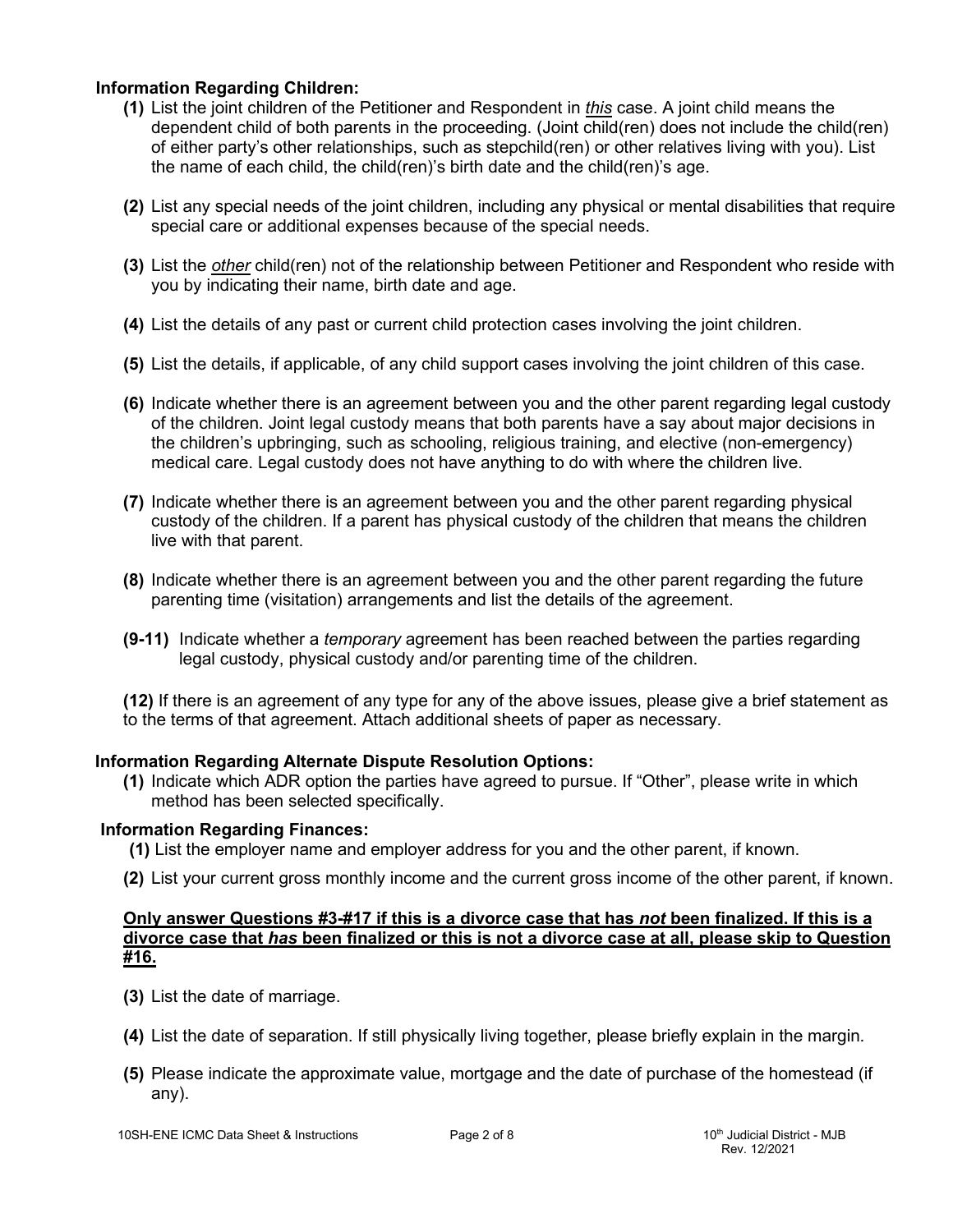- **(6)** Please list all applicable bank accounts and balances (checking and savings).
- **(7)** Indicate if you have any pensions or profit sharing plans by indicating the account name, value and to whom it is owned.
- **(8)** Please list the make, model, year and approximate mileage of your vehicle(s) (if applicable).
- **(9)** Please list the make, model, year and approximate mileage of any recreational equipment (boats, RVs, ATV, etc.).
- **(10)** Indicate whether there are any other miscellaneous assets of value. If so, please designate each with an approximate value.
- **(11)** Please check if there are any claims that certain property is non-martial property? This would be property acquired by a *before* the marriage.
- **(12)** Have any *temporary* agreements regarding the division of property or use of the homestead been reached? If "yes", please give a brief statement as to the terms of that agreement at Question #14. Attach additional sheets of paper as necessary.
- **(13)** Have any *permanent* agreements regarding the division of property been reached? If "yes", please give a brief statement as to the terms of that agreement at Question #14. Attach additional sheets of paper as necessary.
- **(14)** Indicate the terms of any agreements regarding the division of property and/or the use of the homestead. Attach additional sheets of paper as necessary.
- **(15)** Explain the current agreement, if any, between you and the other parent regarding financial support (including spousal maintenance and child support, etc.). If "yes", please give a brief statement as to the terms of that agreement at Question #17.
- **(16)** Explain any *temporary* agreement, if any, between you and the other parent regarding financial support (including spousal maintenance and child support, etc.). If "yes", please give a brief statement as to the terms of that agreement at Question #17.
- **(17)** Indicate the terms of any agreements between you and the other parent regarding financial support (including spousal maintenance and child support, etc.). Attach additional sheets of paper as necessary.

# **Attaching Documents to the Data Sheet:**

Do not attach original documents. Send only copies. The documents requested will be used to determine the income of both parties if there is an agreement to establish child support.

# **Sign and date the form on page five (5). Also print your name, current address and telephone number.**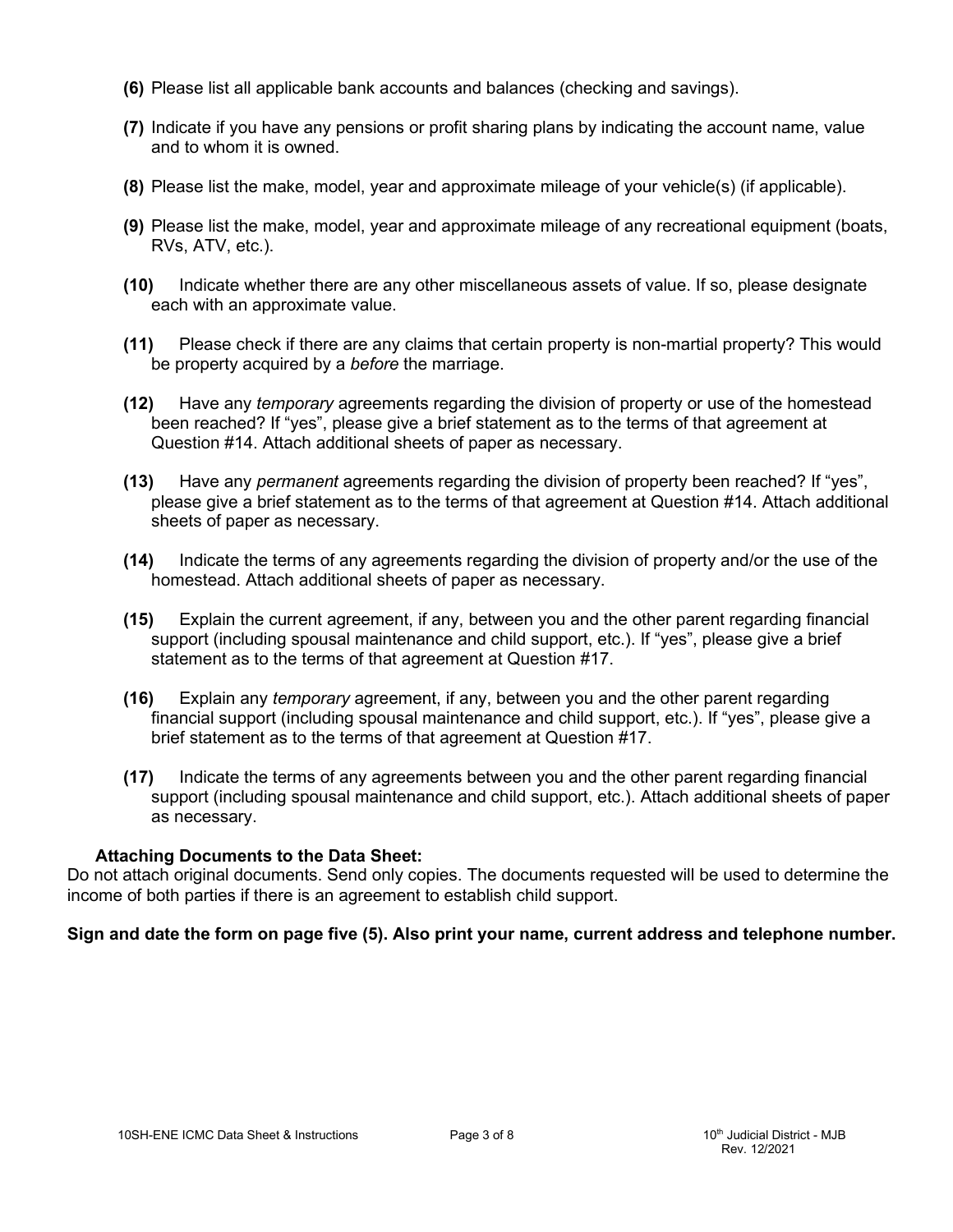|     |                                                                                                                                                                                                                                                                                                                                                                                                                                                                                                                                                                                                                                                                                                           | Petitioner's □ Respondent's                                                           |  |
|-----|-----------------------------------------------------------------------------------------------------------------------------------------------------------------------------------------------------------------------------------------------------------------------------------------------------------------------------------------------------------------------------------------------------------------------------------------------------------------------------------------------------------------------------------------------------------------------------------------------------------------------------------------------------------------------------------------------------------|---------------------------------------------------------------------------------------|--|
| and | ____, Petitioner,                                                                                                                                                                                                                                                                                                                                                                                                                                                                                                                                                                                                                                                                                         | <b>Confidential</b><br><b>Initial Case Management</b><br><b>Conference Data Sheet</b> |  |
|     | ______, Respondent                                                                                                                                                                                                                                                                                                                                                                                                                                                                                                                                                                                                                                                                                        |                                                                                       |  |
|     |                                                                                                                                                                                                                                                                                                                                                                                                                                                                                                                                                                                                                                                                                                           |                                                                                       |  |
|     | THIS FORM MUST BE COMPLETED WITH THE BEST INFORMATION AVAILABLE AT THE TIME OF<br>COMPLETION AND SUBMITTED TO THE COURT, AND PROVIDED TO THE OTHER PARTY, AT LEAST THREE (3)<br><b>BUSINESS DAYS BEFORE THE INITIAL CASE MANAGEMENT CONFERENCE.</b>                                                                                                                                                                                                                                                                                                                                                                                                                                                       |                                                                                       |  |
|     | 1. The following information is provided by the $\Box$ Petitioner $\Box$ Respondent.                                                                                                                                                                                                                                                                                                                                                                                                                                                                                                                                                                                                                      |                                                                                       |  |
|     | 2. Is an interpreter needed for the ICMC? $\Box$ Yes $\Box$ No. If yes, language?                                                                                                                                                                                                                                                                                                                                                                                                                                                                                                                                                                                                                         |                                                                                       |  |
| 3.  | a. Has either party been the subject of a harassment restraining order? $\Box$ Yes $\Box$ No.<br>b. Has either party been the subject of a domestic abuse order for protection? $\Box$ Yes $\Box$ No.<br>c. Has either party been the subject of a No Contact Order or other court order restricting contact?<br>$\Box$ Yes $\Box$ No.<br>d. Is there a criminal no contact order (DANCO)? $\Box$ Yes $\Box$ No.<br>If you answered "yes" to any of the above questions 3a-d, you must attach a copy of that order.<br>e. Has domestic abuse occurred in this relationship? $\Box$ Yes $\Box$ No.<br>Have you been, or are you now, afraid of your spouse? $\Box$ Yes $\Box$ No. If "yes", explain:<br>f. |                                                                                       |  |
|     | <b>BACKGROUND INFORMATION:</b>                                                                                                                                                                                                                                                                                                                                                                                                                                                                                                                                                                                                                                                                            |                                                                                       |  |
|     |                                                                                                                                                                                                                                                                                                                                                                                                                                                                                                                                                                                                                                                                                                           |                                                                                       |  |
|     |                                                                                                                                                                                                                                                                                                                                                                                                                                                                                                                                                                                                                                                                                                           |                                                                                       |  |
|     | 3. Your current phone number:<br><u> and</u> interinsic materials are the current of the number:                                                                                                                                                                                                                                                                                                                                                                                                                                                                                                                                                                                                          |                                                                                       |  |
| 4.  | Your current e-mail address: Marian Marian Address and Marian Marian Address and Marian Marian Marian Marian M                                                                                                                                                                                                                                                                                                                                                                                                                                                                                                                                                                                            |                                                                                       |  |
| 5.  |                                                                                                                                                                                                                                                                                                                                                                                                                                                                                                                                                                                                                                                                                                           |                                                                                       |  |
| 6.  | Do you have any physical, mental health, chemical dependency, or criminal issues that may affect this                                                                                                                                                                                                                                                                                                                                                                                                                                                                                                                                                                                                     |                                                                                       |  |
|     | proceeding? If "yes," please describe:                                                                                                                                                                                                                                                                                                                                                                                                                                                                                                                                                                                                                                                                    |                                                                                       |  |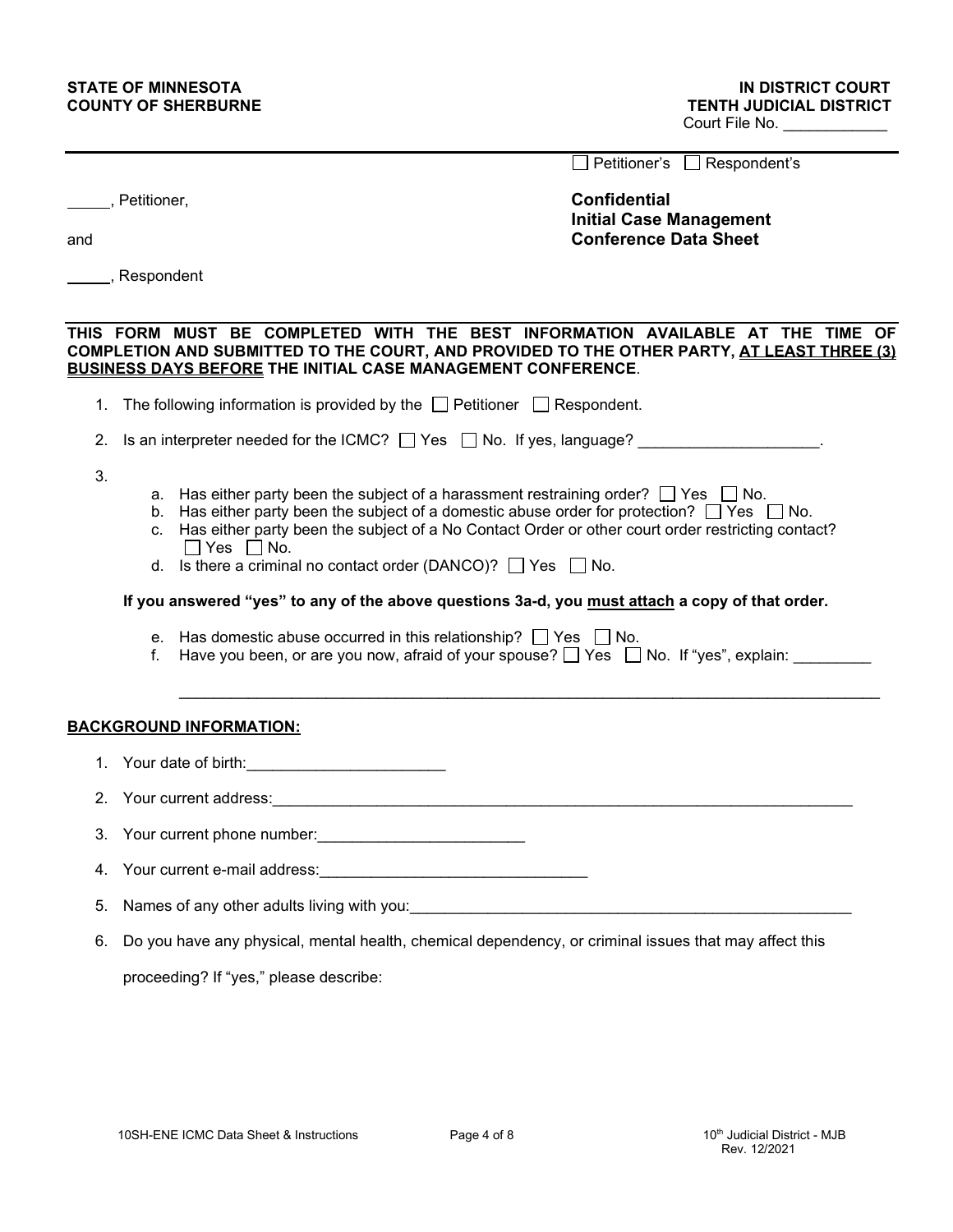| 7.                                                                                                                              |                                                                                           | Are you currently receiving any form of public assistance? $\Box$ Yes $\Box$ No. If yes, check all that apply:               |                                                                         |  |
|---------------------------------------------------------------------------------------------------------------------------------|-------------------------------------------------------------------------------------------|------------------------------------------------------------------------------------------------------------------------------|-------------------------------------------------------------------------|--|
|                                                                                                                                 | Cash public assistance (MFIP)<br>$\Box$ Food Stamps<br>Minnesota Care<br>Other (explain): | Child Care subsidy<br>$\mathbf{I}$<br>General Assistance from State of MN<br>Social Security Benefits (SSI)                  | Diversionary Work Program (DWP)<br>  Medical Assistance<br><b>TERFA</b> |  |
| <b>INFORMATION REGARDING CHILDREN:</b><br>List the names, birthdates and ages of the minor children of this relationship.<br>1. |                                                                                           |                                                                                                                              |                                                                         |  |
| 2.                                                                                                                              |                                                                                           | Do any other children of this relationship have special needs? $\vert \vert$ Yes $\vert \vert$ No. If "yes", please explain: |                                                                         |  |

3. List the names, birthdates and ages of other minor children of the parties.

4. Have any of the children been the subject of a child protection case?  $\Box$  Yes  $\Box$  No.

If yes: when \_\_\_\_\_\_\_\_\_\_\_\_\_\_ where (county)\_\_\_\_\_\_\_\_\_\_\_\_\_\_\_\_\_\_\_\_\_\_\_\_\_\_\_\_\_\_\_\_\_\_\_\_\_\_\_\_\_\_\_\_\_\_\_\_\_\_\_.

5. Is there a separate Child Support case involving the children of this relationship?  $\Box$  Yes  $\Box$  No.

If yes: when \_\_\_\_\_\_\_\_\_\_\_\_\_\_\_ where (county)

6. Is there an agreement regarding legal custody of the children?  $\Box$  Yes  $\Box$  No.

7. Is there an agreement regarding physical custody of the children?  $\Box$  Yes  $\Box$  No.

- 8. Is there an agreement regarding parenting time?  $\Box$  Yes  $\Box$  No.
- 9. Is there an agreement regarding *temporary* legal custody of the children?  $\Box$  Yes  $\Box$  No.
- 10. Is there an agreement regarding *temporary* physical custody of the children?  $\Box$  Yes  $\Box$  No.

11. Is there an agreement regarding *temporary* parenting time?  $\Box$  Yes  $\Box$  No.

12. Give a statement of what the agreement is for each issue for which there is an agreement: (attach additional pages as needed)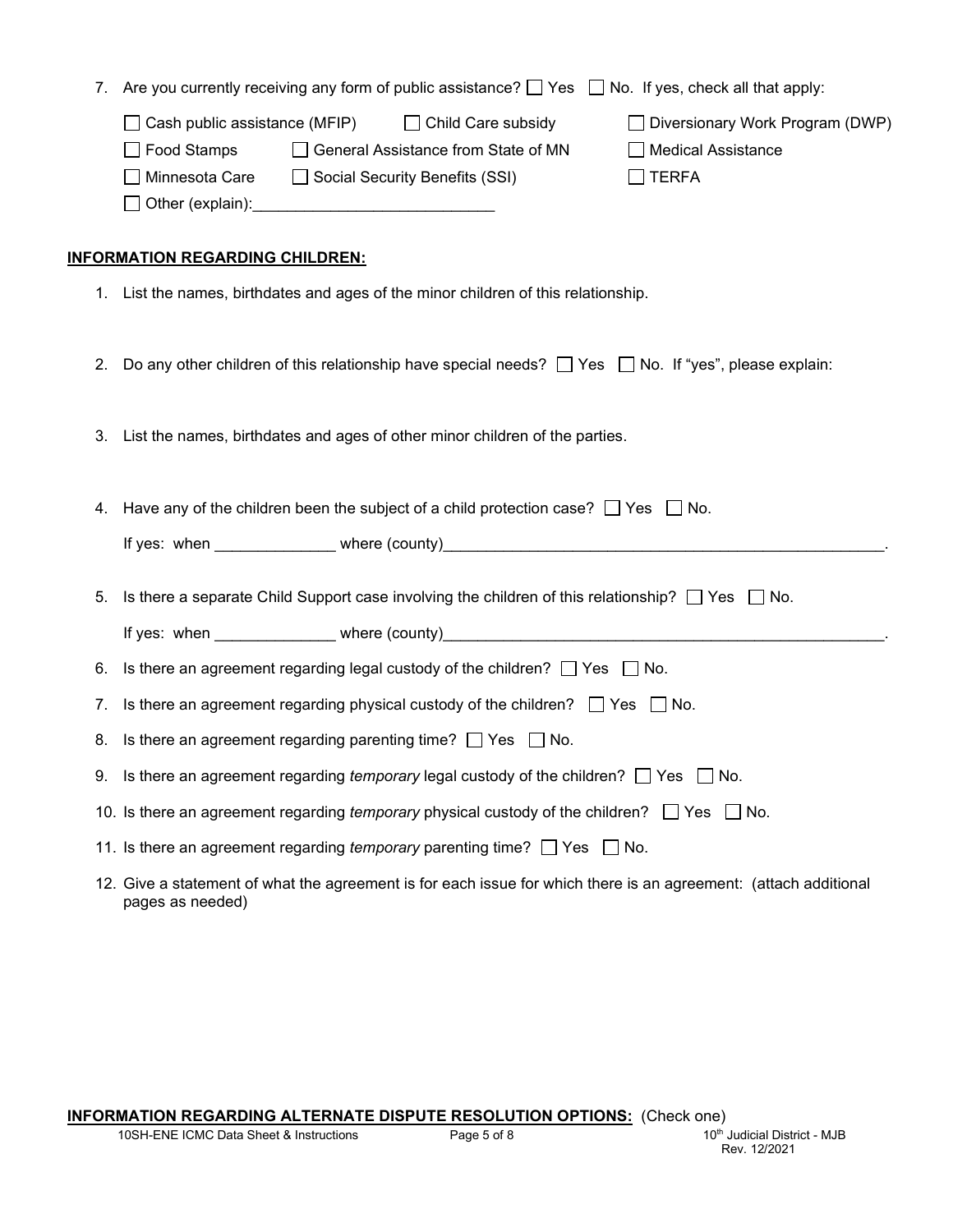### **Mediation**

 $\Box$  Parties agree to retain the services of and will pay all costs.

#### **Early Neutral Evaluation**

 $\Box$  Parties agree to participate in court annexed ENE program for a set fee.

 $\Box$  Parties agree to participate in a private ENE program and pay all costs.

**Other** (please indicate):

#### **INFORMATION REGARDING FINANCES**

1. Petitioner's Employer and address: Respondent's Employer and address:

2. Petitioner's gross monthly income: Respondent's gross monthly income:

**If this is a marital dissolution (divorce case) and dissolution has not already been entered, answer Questions 3 -**

**17, otherwise, if this is not a dissolution case or dissolution has already been entered, skip Questions 3-15 and** 

#### **answer only Questions 16 and 17:**

- 3. Date of Marriage:
- 4. Date of Separation:  $\blacksquare$  and  $\blacksquare$  if still physically living together, please explain:
- 5. Homestead Address:
	- a. Approximate Homestead value: \$
	- b. Mortgage on Homestead: \$
	- c. Date of purchase:
- 6. Checking Accounts and Balances:

| <b>Bank Name:</b> | <b>Balance:</b>      |
|-------------------|----------------------|
|                   | Checking Account: \$ |
|                   | Savings Account: \$  |
|                   | Checking Account: \$ |
|                   | Savings Account: \$  |
|                   | Checking Account: \$ |
|                   | Savings Account: \$  |

10SH-ENE ICMC Data Sheet & Instructions **Page 6 of 8** 10th Judicial District - MJB 7. Pensions and Profit Sharing Plans (specify account name, approximate value, how it is owned and by whom):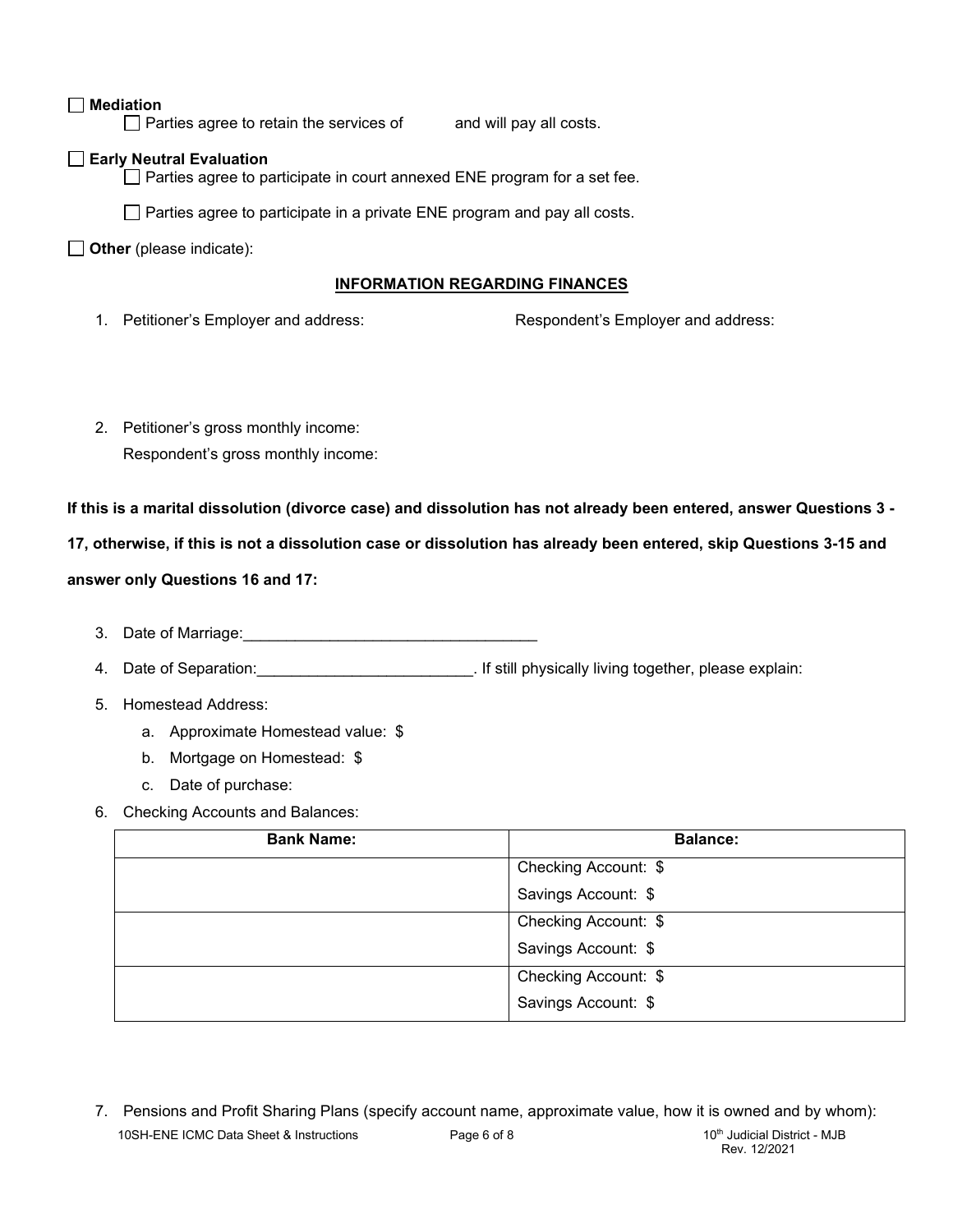- 8. Automobiles (make, model, year, approximate mileage and approximate value):
- 9. Recreational equipment (boats, guns, ATV, motorcycles, etc.) (make, model, year, approximate value):
- 10. Other assets of value (do not include normal household goods and furnishings). List each with an approximate value:
- 11. Are there non-marital claims?  $\Box$  Yes  $\Box$  No. If yes, itemize:
- 12. Is there an agreement regarding the *temporary* division of property or the *temporary* use and occupancy of the marital residence?  $\Box$  Yes  $\Box$  No.
- 13. Is there an agreement regarding the division of property?  $\Box$  Yes  $\Box$  No.
- 14. Give a statement of what the agreement is for each issue for which there is an agreement: (attach additional pages as needed)
- 15. Is there an agreement regarding financial support (spousal maintenance and/or child support)?  $\Box$  Yes  $\Box$  No.
- 16. Is there an agreement regarding *temporary* financial support (spousal maintenance and/or child support)?  $\Box$  Yes  $\Box$  No.
- 17. Give a statement of what the agreement is for each issue for which there is an agreement: (attach additional pages as needed):